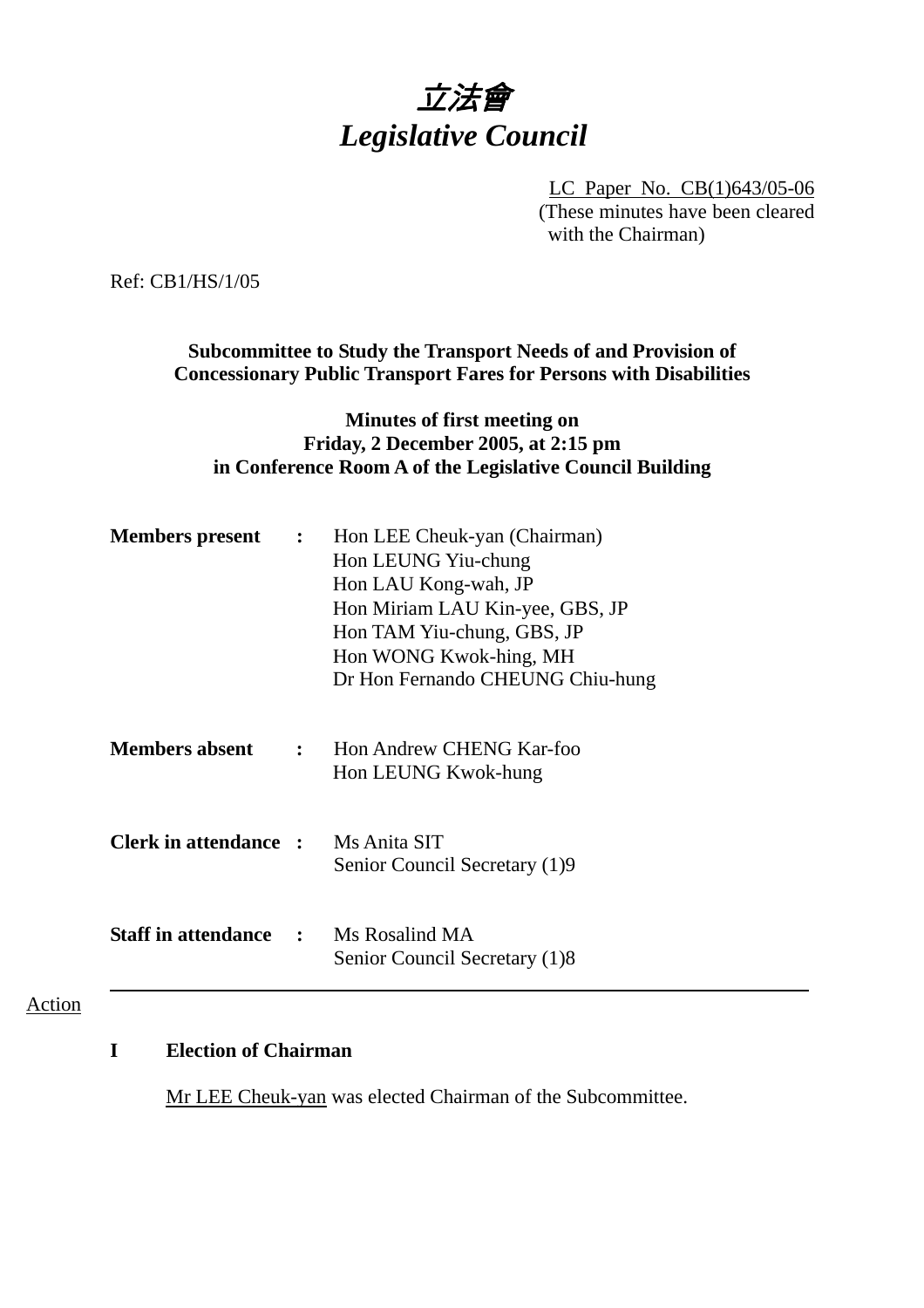## **II Date of next meeting**

2. Members agreed that the next meeting of the Subcommittee be held on Monday, 9 January 2006 at 2:30 pm. Members also agreed that representatives of the Environment, Transport and Works Bureau and the Health, Welfare and Food Bureau should be invited to future meetings of the Subcommittee.

# **III Any other business**

## Way forward

3. Members were of the view that as the subject of provision of concessionary public transport fares for persons with disabilities (PwDs) had been discussed in detail at the meetings of the Panel on Transport on 22 July 2005 and 4 November 2005 and deputations from the disabled sector had expressed views at the meetings, the Subcommittee should focus its work on exploring feasible options to cater for the transport needs and to provide concessionary public transport fares for PwDs. The Chairman suggested and members agreed that an informal meeting with the Administration should be held before the next formal meeting scheduled for 9 January 2006 to discuss how to take forward the matter.

(*Post-meeting note:* The informal meeting was held on 20 December 2005.)

4. Members also agreed to seek the views of the Equal Opportunities Commission (EOC) on whether the provision of fare concession to certain groups of PwDs but not others, would contravene the Disability Discrimination Ordinance (DDO) (Cap. 487).

(*Post-meeting note:* The submission provided by EOC was issued to members vide LC Paper No. CB(1)645/05-06(02) on 4 January 2006.)

- 5. There being no other business, the meeting ended at 2:25 pm.
- 6. An index of the proceedings of the meeting is attached at **Annex A**.

Council Business Division 1 Legislative Council Secretariat 5 January 2006